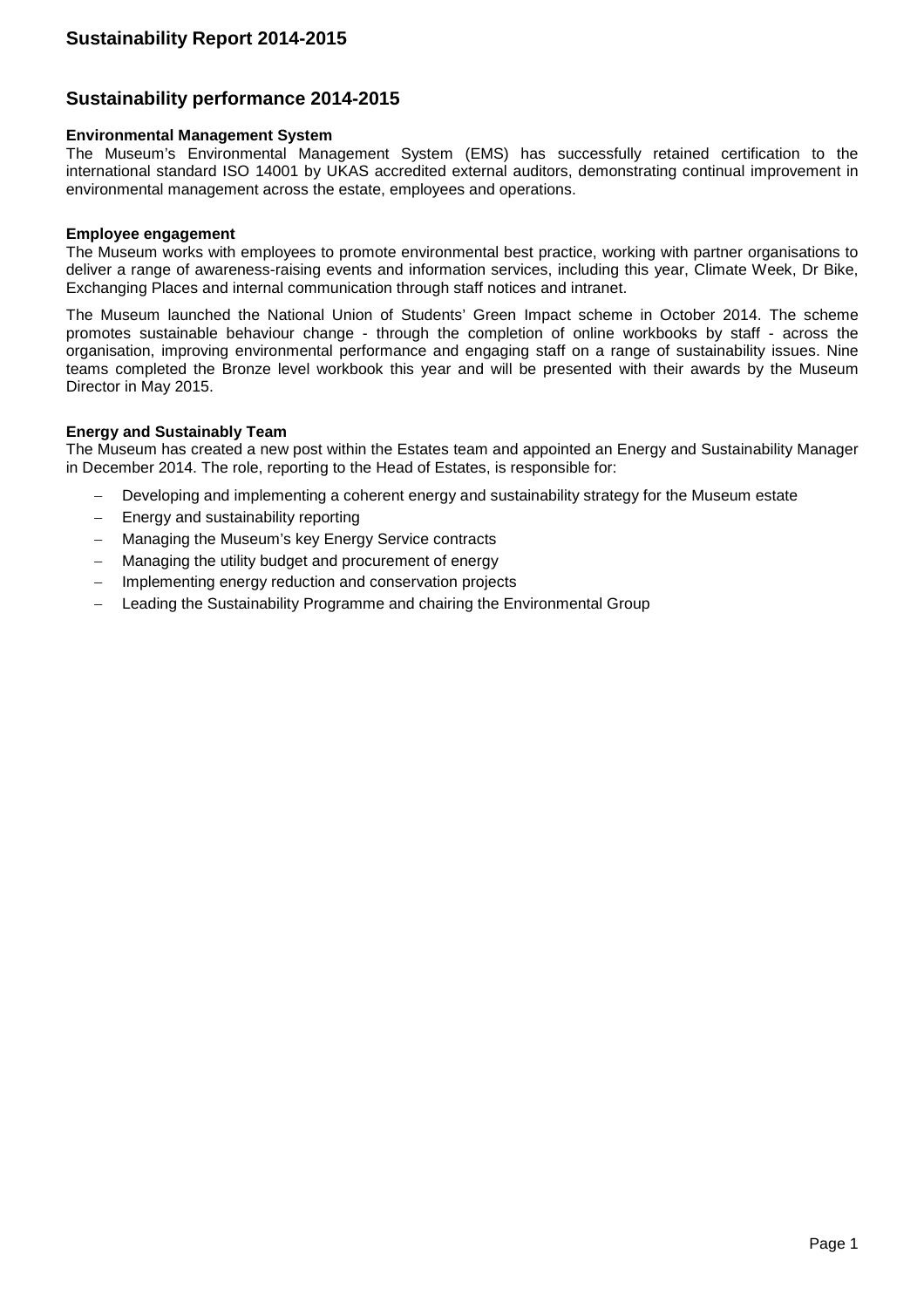# **Sustainability Report 2014-2015**

| <b>GREENHOUSE GAS EMISSIONS</b>                 |                                  | 2013          | 2014   | 2015                                  |        |  |  |
|-------------------------------------------------|----------------------------------|---------------|--------|---------------------------------------|--------|--|--|
| Non-financial indicators<br>(tCO <sub>2</sub> ) | Total (Scope 1&2)                |               | 11,242 | 11,602                                | 10,371 |  |  |
|                                                 | Electricity                      |               | 1,686  | 1,204                                 | 418    |  |  |
|                                                 | Gas                              |               | 9,556  | 10,398                                | 9953   |  |  |
|                                                 | <b>Business travel (Scope 3)</b> |               | ۰      | 482                                   | 474    |  |  |
|                                                 | Electricity                      | Total         | 27,853 | 29,280                                | 31,414 |  |  |
| Energy consumption<br>(MWh)                     |                                  | CHP (on-site) | 12,385 | 13,540                                | 15,284 |  |  |
|                                                 |                                  | Imported      | 15,468 | 15,740                                | 16,130 |  |  |
|                                                 | Gas                              |               | 50,563 | 54,746                                | 53,806 |  |  |
|                                                 | Total                            |               | 2,266  | 2,722<br>1,143<br>1,118<br>137<br>324 | 3,369  |  |  |
| <b>Financial indicators</b><br>(£k)             | Electricity                      |               | 1.098  |                                       | 1,585  |  |  |
|                                                 | Gas                              |               | 1.021  |                                       | 1,412  |  |  |
|                                                 | Carbon trading                   |               | 147    |                                       | 8      |  |  |
|                                                 | <b>Business travel</b>           |               |        |                                       | 364    |  |  |
| <b>GREENHOUSE GAS EMISSIONS</b>                 |                                  |               |        |                                       |        |  |  |



## **PERFORMANCE COMMENTARY**

NOTE: The presentation of utility data has been simplified so that current and previous years' emission figures are based on total gas burned on site (reportable under the European Union Emissions Trading Scheme, EUETS) and total power imported from the grid (reportable under the Carbon Reduction Commitment, CRC), whereas figures had previously been based solely on CRC methodology. Likewise, emissions from on-site generation (i.e. CHP) are included in the gas data. The new approach will ensure consistency of reporting in future. In 2014/15 the consumption of electricity rose by 7% when compared to the previous year. Over the same period the gas consumption fell by 2%.

Total carbon emissions have reduced by 10%. This is due to a combination of a proportional increase in electricity generated by the CHP and a reduction in the UK grid emissions factor owing to a 'greener' energy mix. Total costs increased by 24% as energy consumption and prices have risen.

Business travel data from the Museum's travel management company captures the majority of air and rail journeys completed by staff during 2015. Business travel represents 5% of total CO<sub>2</sub> emissions and 11% of financial cost.

Carbon trading costs have fallen significantly because the Museum no longer falls within the CRC scheme. The £8k is a carbon charge under the EUETS.

## **DIRECT IMPACTS COMMENTARY**

The main Museum site at South Kensington has become more intensive over the past years, with an increase in visitor numbers and services, new science facilities and the opening of public galleries. However, plant and equipment across the Museum is upgraded as it is replaced to improve efficiency. CHP output has been improved as a result of ring main management in 2013. This has contributed to a reduction in imported electricity and the Museum is now below the threshold for inclusion in CRC Phase 2 (1 April 2014 to 31 March 2019).

Gas consumption is reported to the EU under the Emissions Trading Scheme regulations, a legally binding scheme, which the NHM must participate in due to the magnitude of energy consumed.

During 2014/15 the CHP reached the contracted 60,000hr mark for a complete overhaul. The overhaul was carried out during March 2015 and went without problem. It was completed ahead of schedule and the engine was back running at full power within 2 weeks of the start of the project.

## **OVERVIEW OF INDIRECT IMPACTS**

Meeting the demanding targets that have been set as a result of the Carbon Reduction Master plan will rely heavily on Central Government meeting its own objectives in terms of renewable energy generation, energy efficiency and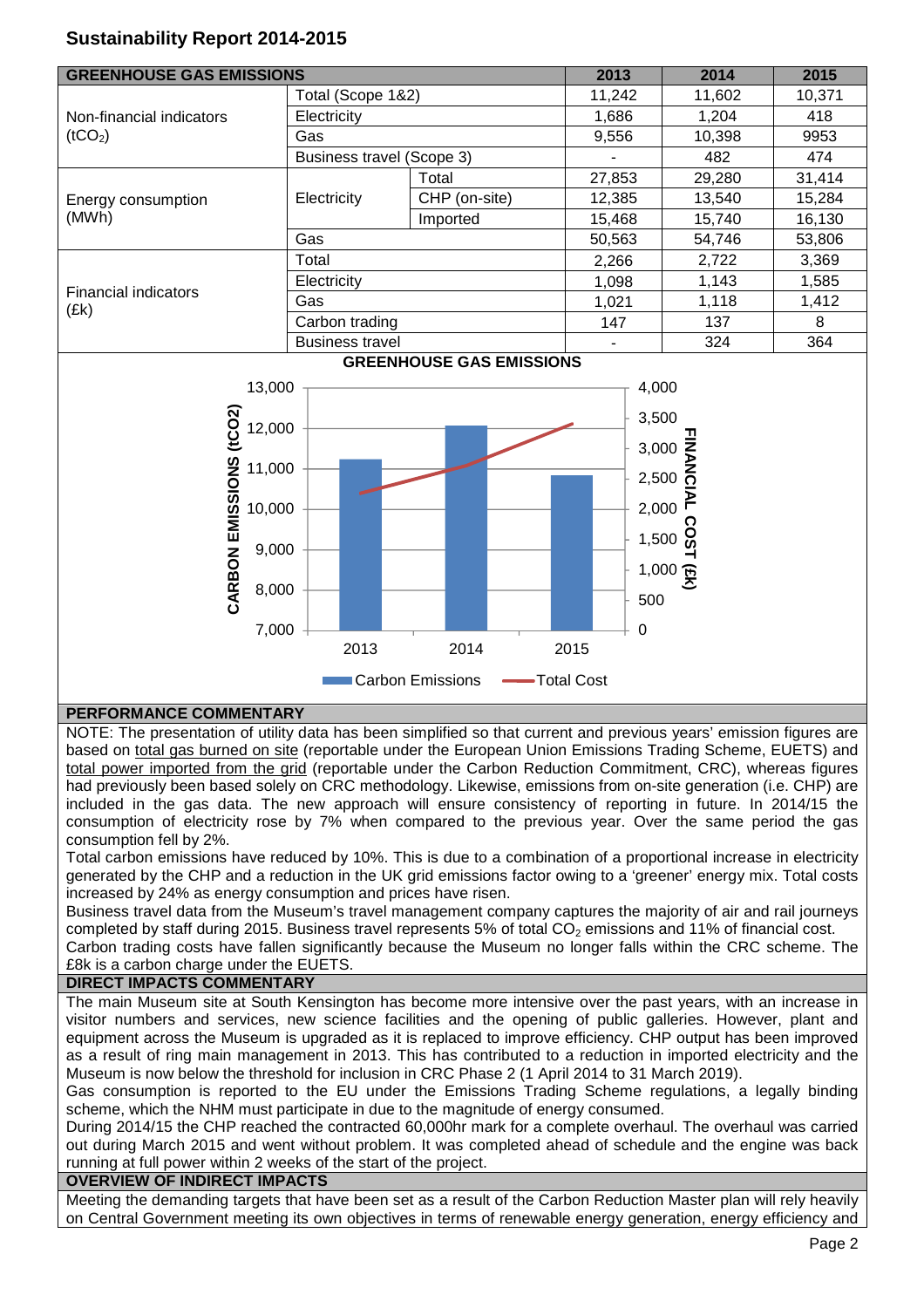# **Sustainability Report 2014-2015**



# **PERFORMANCE COMMENTARY**

Total tonnage of waste generated remained approximately the same as in 2013-14 (total increase of 1.2%). In addition, the weight of individual waste types remained broadly the same across the two years. However, there was a 9% (£7,000) increase in total spend, due to the increased cost of disposal of all waste types.

Hazardous waste remained constant at 6 tonnes and includes the disposal of waste electrical and electronic items, waste chemicals and gas cylinders.

Small amounts of waste are sent to landfill from the Tring Museum, via the Dacorum Borough Council waste management agreement for general waste only.

## **DIRECT IMPACTS COMMENTARY**

The Museum's direct waste impacts include waste generated by on-site catering facilities, development of exhibitions and office based activities. The Museum provides recycling facilities for a large number of office materials, as well as working with suppliers on take back schemes for specialist equipment and packaging.

The development of a disposal policy for non-collections items that fall outside of the scope of the normal waste streams has increased the number of items that have been reused both internally and externally. In addition to the reduced environmental impact of reuse, this has reduced costs and, in some cases, enabled income generation. Development and delivery of staff communications and training continues to promote a waste aware culture within the Museum.

# **OVERVIEW OF INDIRECT IMPACTS**

Indirect waste impacts include waste generated by visitors, contractors and suppliers. Internal visitor waste and recycling facilities available in the public picnic area. External visitor waste and recycling facilities were installed in the DC2 courtyard area in early 2015. The Museum works with contractors and suppliers to encourage waste minimisation and effective waste management.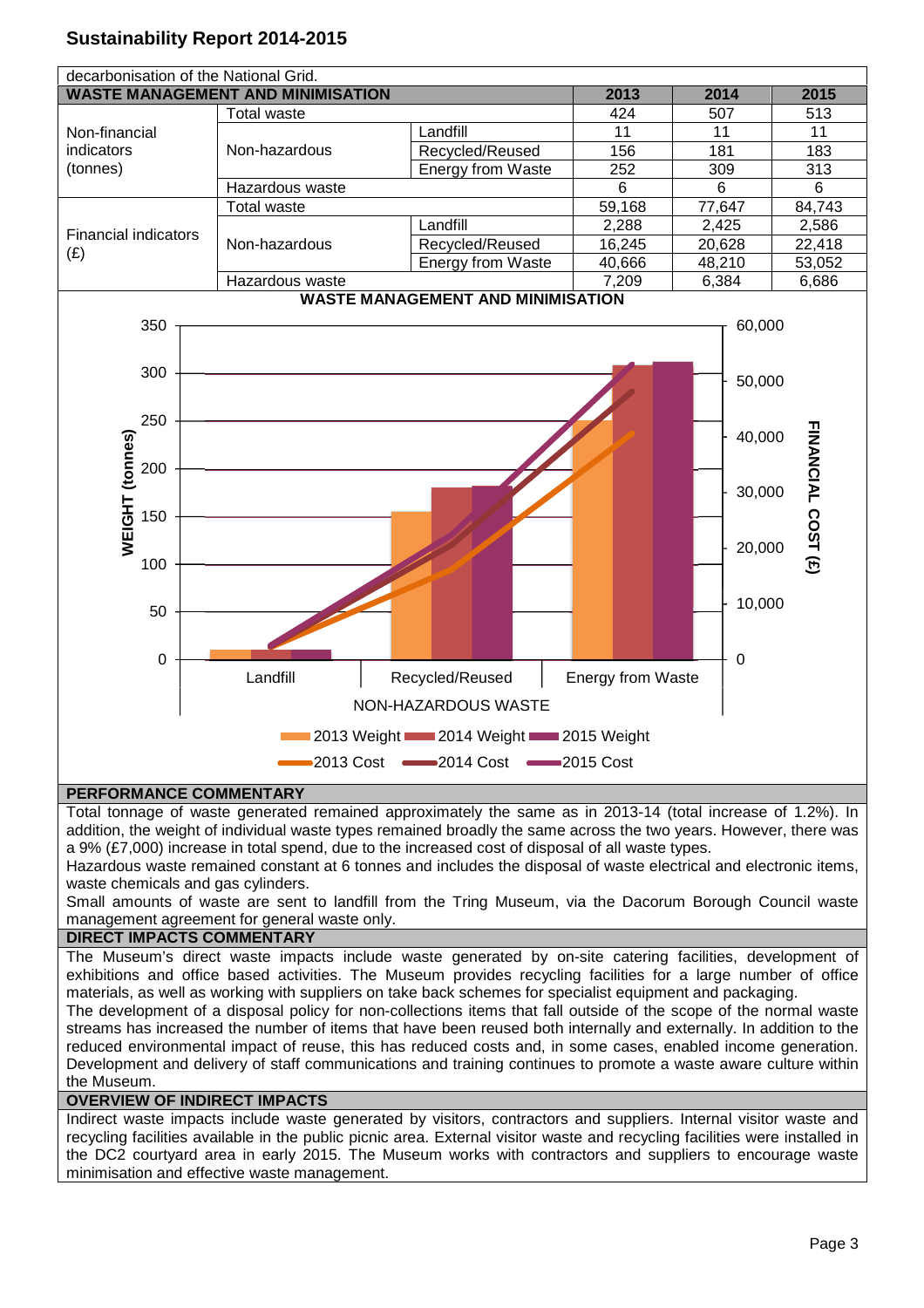

# **Sustainability Report 2014-2015**

## **PERFORMANCE COMMENTARY**

There has been a small reduction (4%) in total water consumption in 2015. This is mainly as a result of a 4,000 $m<sup>3</sup>$ reduction in borehole abstraction (due to problems with the borehole system during winter 2014-15), rather than reduction in mains water consumption. In total, 36,592m<sup>3</sup> (72% of the abstraction licence volume) was abstracted at the South Kensington site.

There has been a small increase in total cost (up £3,300) due to the slight increase in consumption and changes to water rates. Abstraction of water from the borehole remains a very cost effective way of providing water services to the Museum.

# **DIRECT IMPACTS COMMENTARY**

Abstraction of water from the on-site borehole significantly reduces mains water consumption and costs. This nonpotable water supply is used for 'grey water' services across the South Kensington site. The abstraction licence limits can be reviewed in future in line with changes to water use and visitor numbers if necessary.

The Museum took part in a Thames Water water efficiency initiative and had a water audit completed at the South Kensington site. The audit highlighted potential areas of reduction in both water consumption and costs. The Museum is reviewing the feasibility of implementing the recommended actions, prior to implementation in 2015-16. **OVERVIEW OF INDIRECT IMPACTS**

#### The indirect impacts on water consumption include the influence of visitor water use.

The Grounds Development Programme will consider sustainable drainage options and irrigation as part of the redesign of the South Kensington grounds (see Biodiversity).